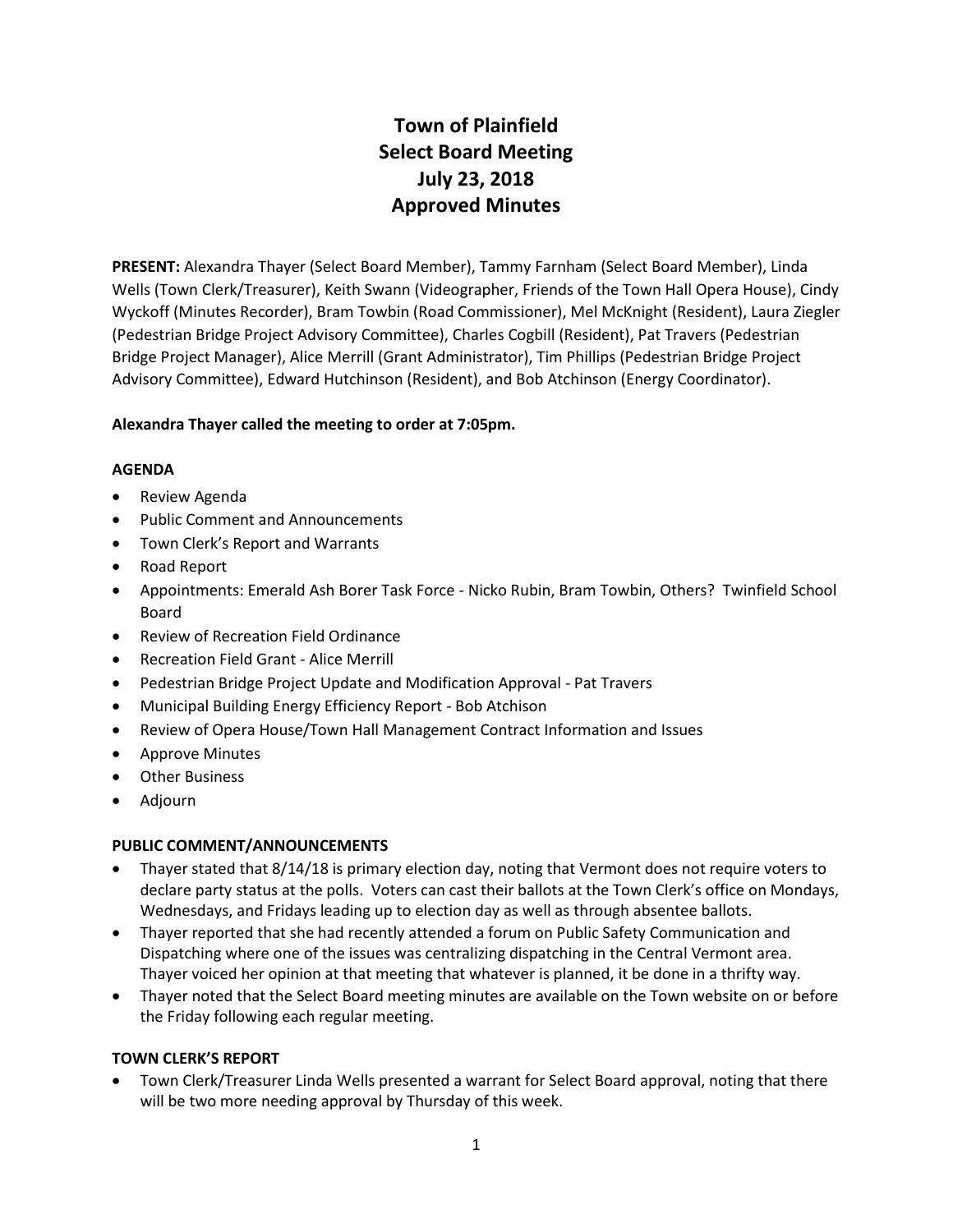- Wells reviewed the various ways in which voters can cast their ballots for the upcoming primary election.
- Wells reported that the tax bills went out on 7/12/18 and are due on 8/15/18. Those who have not received a tax bill should call the Town Clerk's office. Wells reviewed the ways taxpayers can pay, noting that to be considered on time, payment needs to be received at the Town Clerk's office by 4pm on 8/15/18 or postmarked no later than 8/15/18.
- Wells noted a problem with the Vermont Tax Department, which announced that there are 14,000 annual filings that remain unreviewed, thus a lot of people's Homestead exemptions are not reflected on their tax bills. The State hopes to have all the filings completed by the end of July, and town treasurers will then revise those bills and send them out as soon as possible.
- Wells presented materials that will be considered later in the meeting.
- **Thayer made a motion to approve the warrant of 7/20/18. The motion was approved.**

## **ROAD REPORT**

- Road Commissioner Bram Towbin reported on the following:
	- o The new truck is coming tomorrow and the Town of Plainfield lettering will be applied to it in the next few days.
	- $\circ$  The equipment to trim the sides of the roads will arrive on 8/6/18.
	- o The Road Crew has been inventorying culverts with Central Vermont Regional Planning Commission and discovered that there are a couple of big culverts that need work. One is on East Hill Road, the replacement cost of which Towbin hopes will be covered by a grant from the State's Better Back Roads program.
	- $\circ$  The Road Crew has done some of the needed work on Barre Hill Road and will also be working with a private landowner on Harvey Hill.
	- $\circ$  Complaints have been received that cars cannot access the Town Forest via the Gonyeau Road entrance. Fill from another project will be used to smooth out a couple of areas.
	- o Road Foreman Mike Nolan's phone will be upgraded. The new phone may come at no cost through AT&T's program with municipalities.
	- $\circ$  Bancroft Pond is extremely low due to fewer beavers in the area whose dams usually keep the water at a higher level. Towbin has spoken to the Vermont Agency of Natural Resources, which responded that the preference is to let nature take its course. Towbin will keep the Select Board informed.
	- $\circ$  Discussion took place on the Town's procurement of sand and the reliability of testing done by the sand vendors themselves.
	- $\circ$  Wells reported that the new fire truck is expected next week and that she will contact the bank to ensure that the loan documents are in order.

# **APPOINTMENTS: EMERALD ASH BORER TASK FORCE - NICKO RUBIN, BRAM TOWBIN, OTHERS? TWINFIELD SCHOOL BOARD**

- Towbin confirmed his interest in joining the Emerald Ash Borer task force. Tammy Farnham inquired if someone on the Road Crew would be interested in being on the task force, to which Towbin responded negatively. Thayer invited Mel McKnight, who was present to hear the discussion on the issue, to consider joining the task force.
- **Thayer made a motion to appoint Nicko Rubin and Bram Towbin to the Emerald Ash Borer task force. The motion was approved.**
- Thayer reported that no one has come forward thus far who is interested in serving on the Twinfield School Board.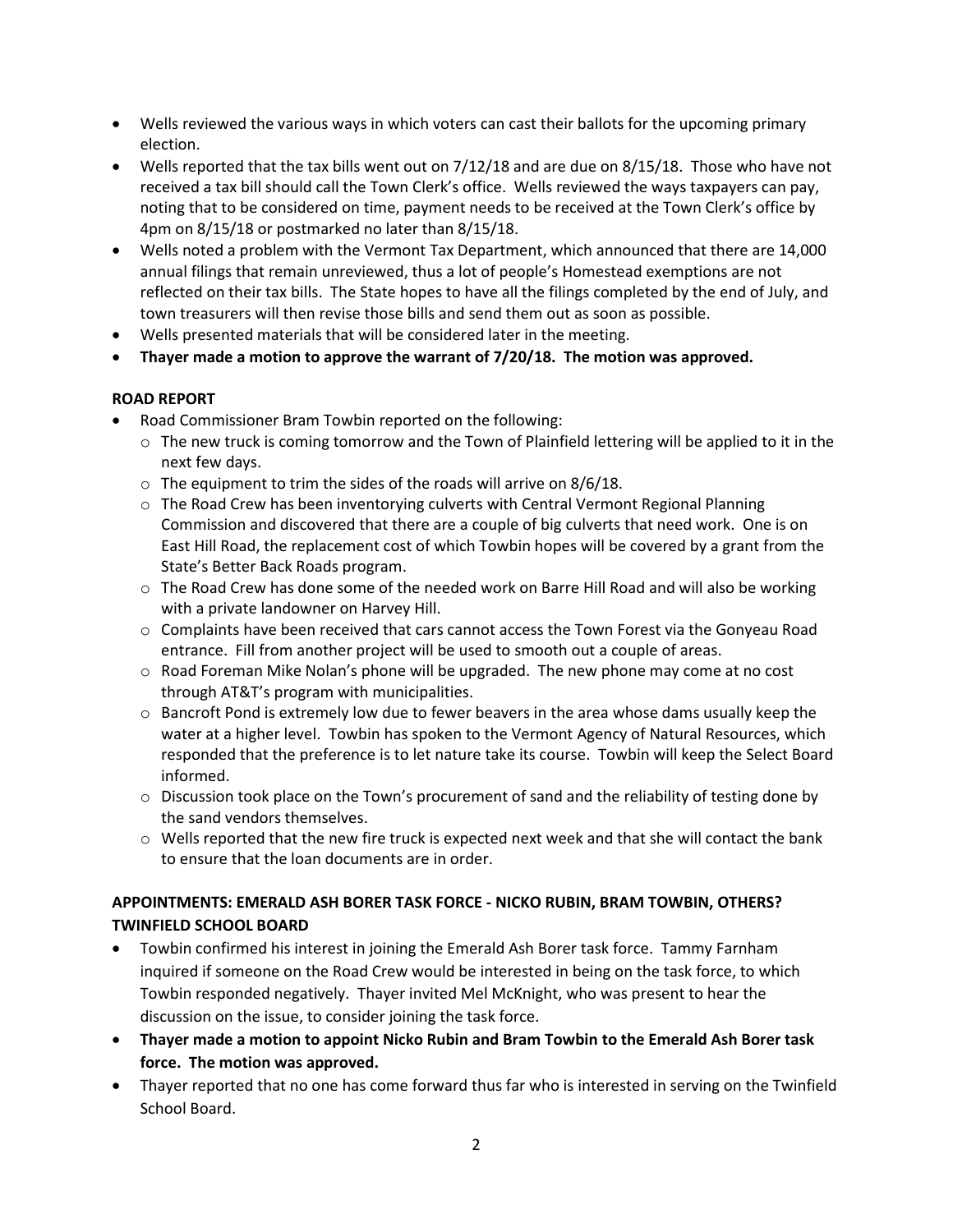- Charles Cogbill was present to inquire about what the task force is and what its charge is. After a brief discussion, **Thayer made a motion to appoint Charles Cogbill as a member of the Emerald Ash Borer task force. The motion was approved.**
- After discussing possible goals of the task force, **Thayer made a motion to define the role of the task force as inventorying ash trees, assisting residents who have identified infestations, and advising the Select Board. The motion was approved.**

#### **REVIEW OF RECREATION FIELD ORDINANCE**

Thayer proposed delaying discussion until later in the meeting.

#### **RECREATION FIELD GRANT - ALICE MERRILL**

 Grant Administrator Alice Merrill was present to review the proposed language in the letter of support from the Select Board for a grant application to be submitted to help fund a new shelter at the Recreation Field. Merrill's understanding is that, if successful, the State will match the dollar amount that the Town has dedicated to the project. Discussion followed regarding whether in-kind contributions can be included in the Town's dollar amount; the proposed specifications and amenities for the pole barn structure itself; the proposed, but currently incomplete budget; use of the Recreation Field reserve fund; and the schedule for getting the needed information gathered by the 7/31/18 grant submission deadline. The Select Board agreed to hold a special meeting on 7/30/18 at 7pm to review the final budget and sign the letter of support.

#### **PEDESTRIAN BRIDGE PROJECT UPDATE AND MODIFICATION APPROVAL - PAT TRAVERS**

 Pat Travers was present along with Pedestrian Bridge Project advisory committee members Laura Ziegler and Tim Phillips to provide an update on the project. The original plan was revised from a separate pedestrian bridge to one that attaches to the existing bridge on Main Street. Travers reviewed the three design options for the attached bridge, noting that the advisory committee had elected to go with alternate #3, a concrete framing overhang configuration, and was requesting approval of that choice by the Select Board. Discussion followed regarding concerns from both Farnham and Thayer about the necessity for and costs involved in providing three new design alternatives as presented by the structural engineering firm subcontracted by the Dufresne Group. Travers noted that he will reach out to Andrea Day at the Dufresne Group to inquire why they thought back in February that there might be savings of \$20,000-to-\$30,000 and what was the information upon which they based the cost estimates versus how the final designs came out. Travers responded affirmatively to Thayer's question as to whether installing the crosswalk was part of the project's original design. Travers also noted that the required services of a resident engineer need not be procured until the project goes to construction. After additional discussion, **Farnham made a motion to accept alternate #3, the concrete framing overhang configuration, as the design option. The motion was approved.** 

#### **MUNICIPAL BUILDING ENERGY EFFICIENCY REPORT - BOB ATCHISON**

 Energy Coordinator Bob Atchison was present to explain the municipal building energy efficiency audit report. Resident Ed Hutchinson was also present to offer his opinion on some of the report's findings. Discussion followed on recommended measures in the report and other possibilities to lower heating costs and increase the comfort of the working space. Atchison will reconnect with